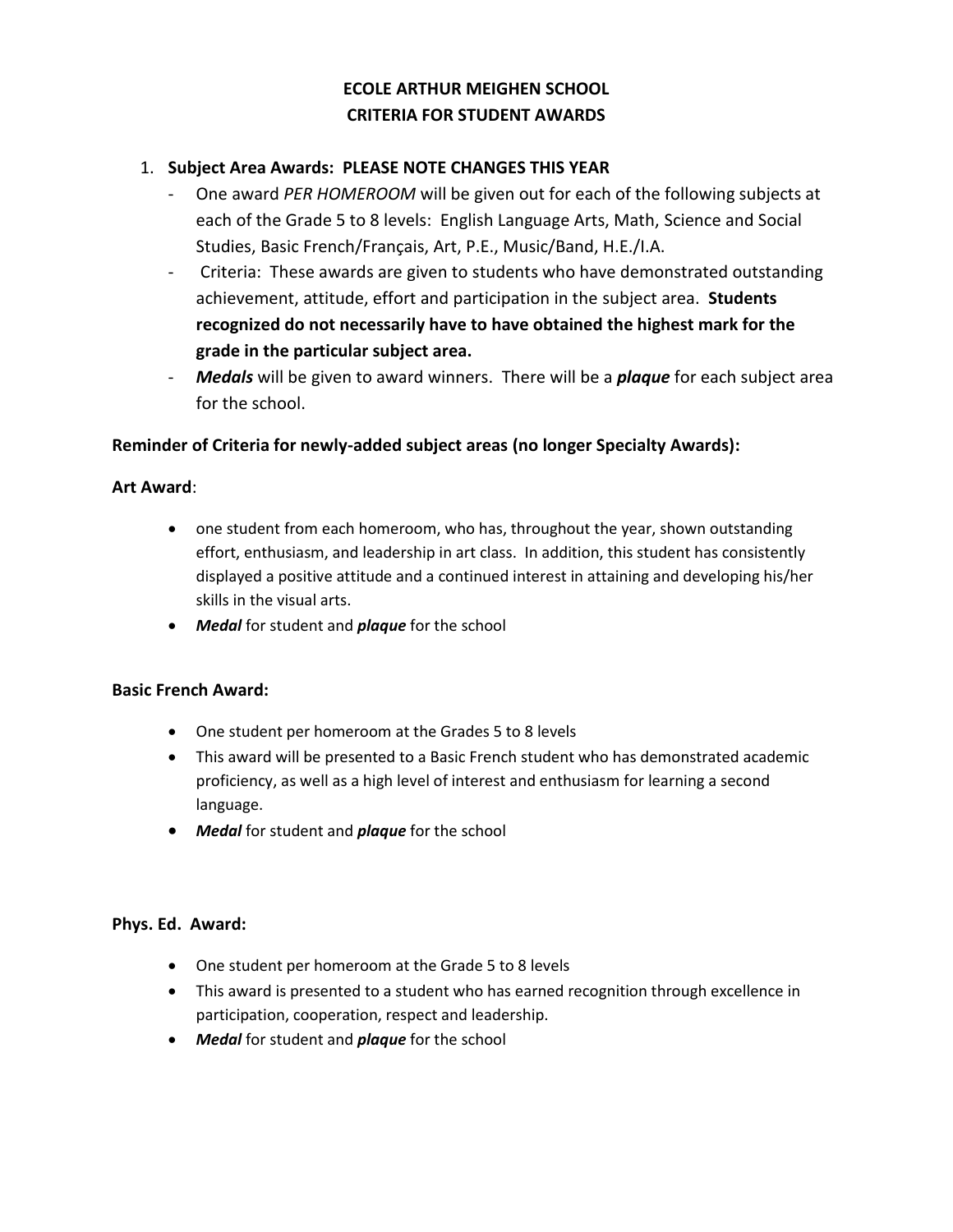# **Band Award:**

- One student per homeroom/combined classes at the Grade 7 and 8 levels
- This award is presented to a student who has shown excellence in the following areas: consistent musical growth, responsibility and reliability, positive and enthusiastic attitude, respect for others, positive influence, concert attendance, and consistent effort
- *Medal* for students and *plaque* for the school

#### **Music Award:**

- One student per homeroom/combined classes at the Grades 5 and 6 levels
- This award is given to a student who shows excellence in the following areas: consistent musical growth, positive and enthusiastic attitude, respect for others, concert attendance, consistent effort
- *Medal* for students and *plaque* for the school

#### **Home-Economics Award:**

- One student per homeroom/combined classes at the Grade 7 and 8 levels
- This award is presented to a student who has displayed initiative, creativity, patience and outstanding problem-solving skills in all areas of the Home Economics Program.
- *Medal* for student and *plaque* for the school

#### **Industrial Arts Award:**

- One student per homeroom/combined classes at the Grade 7 and 8 levels
- This award is presented to a student who has demonstrated a respectful attitude when working with tools in the shop and towards fellow students. This student has achieved good workmanship on projects and has demonstrated outstanding problem-solving skills.
- *Medal* for student and *plaque* for the school

# 2. **Honor Roll Students PLEASE NOTE CHANGES (Grades 7 and 8 only) :**

- Students who have obtained **an overall average of 80% or more** in all subject areas including Art, Band, Music, Basic French, Phys-Ed./Health, Home-Ed/Industrial Arts
- no categories of Bronze, Silver, Gold
- names will be called only; students will not come up
- students will receive *certificates* (will be given to Homeroom Teachers)
- Names of all honour roll students will be *on display* next to our trophy case.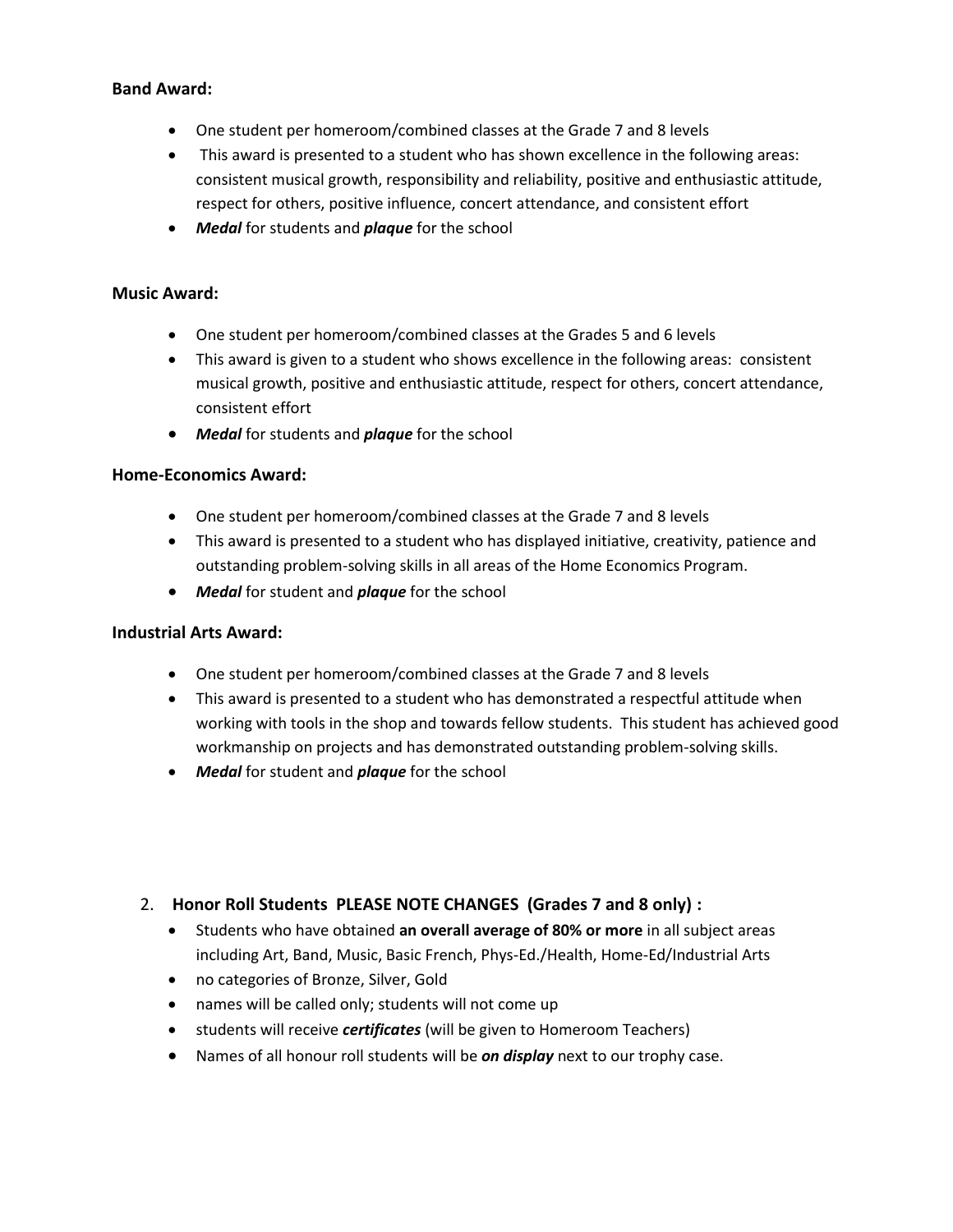# 3. **Major Awards:**

- a) **Highest Academic Awards (Grade 7 and 8 only) PLEASE NOTE CHANGE**
- The top 3 students from each GRADE in the English Program (may or may not be from each homeroom) who has achieved the highest overall average.
- The top student from Gr.7 and the top student from Gr.8 French Immersion
- All subjects including Art, Band, Music, Basic French/Français, Phys.Ed/Health, Home-Ec/Industrial Arts will be taken into account when calculating average. Weighting of each subject will be determined and considered when calculating average.
- *Trophy* for the students and *plaque* for the school

# b) **Grade 7 Athletes of the Year:**

- One female and one male
- This award is presented to a student who has been a dedicated team-mate and positive role model for other students. The student must have participated in at least one major sport played. Consideration will also be given to the number of sports played.
- *Trophy* for student and *large trophy* for the school

# c) **Grade 8 Athletes of the Year:**

- One female and one male
- This award is presented to a student who has been a dedicated leader and positive role model for other students. The student must have participated in at least one major sport. Consideration will be given to the number of sports played.
- *Trophy* for student and *large trophy* for the school

# d**) French Immersion Award**:

- This award will be presented to a Gr.8 French Immersion student (or Gr. 7 if one from Gr.8 is unable to be determined) who has demonstrated consistent effort and growth in French language skills and in particular speaking skills. This student will have demonstrated a positive and enthusiastic attitude towards the learning of the language and will have been a strong participant in classroom activities, special events and workshops in French.
- *Trophy* for student and *large trophy* for the school

# e) **United Awards:**

- Will be awarded to outstanding, well-rounded students
- Academic achievement, participation, behavior, etc..
- One minimum at each grade level.
- Eligibility for these awards is extended to students in special programs at our school
- *Trophy* for student and *large trophy* for the school